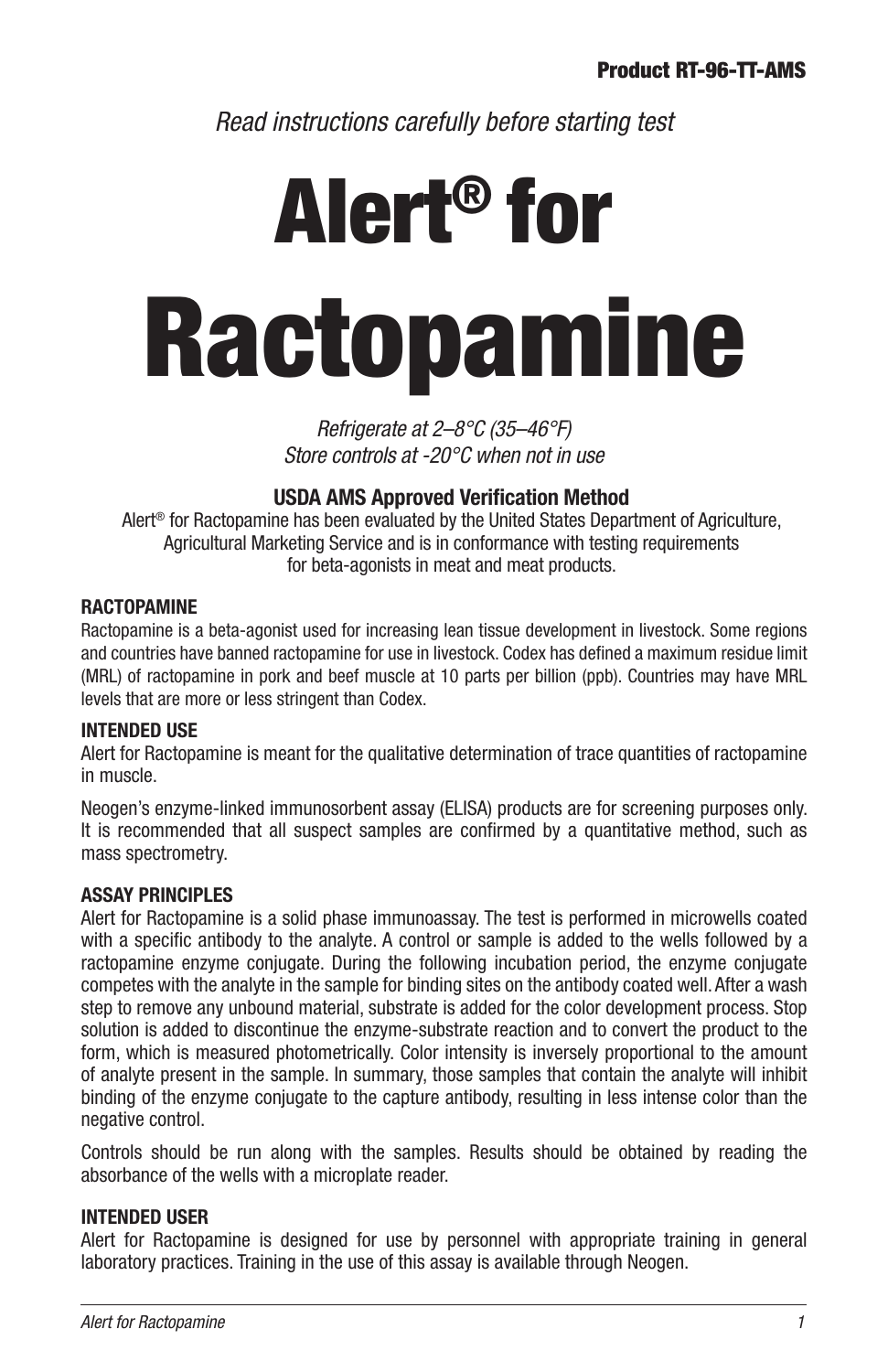# **MATERIALS PROVIDED**

| <b>Kit Contents</b>                                                                                              | <b>Amount</b>                           | <b>Storage</b>  |
|------------------------------------------------------------------------------------------------------------------|-----------------------------------------|-----------------|
| Antibody-coated strips in well holder                                                                            | 1 x 96-well plate (8 wells x 12 strips) | $2 - 8$ °C      |
| Ractopamine Standards:<br>0 ng/mL Muscle Standard<br>0.2 ng/mL Muscle Standard<br>(Additional controls optional) | 1 mL<br>1 mL                            | $-20^{\circ}$ C |
| Ractopamine Enzyme                                                                                               | 1 vial, lyophilized                     | $2 - 8$ °C      |
| <b>Enzyme Diluent</b>                                                                                            | $16 \text{ mL}$                         | $2 - 8$ °C      |
| Sample Diluent                                                                                                   | 125 mL                                  | $2 - 8$ °C      |
| 10X Wash Solution                                                                                                | 60 mL                                   | $2 - 8$ °C      |
| K-Blue <sup>®</sup> Substrate                                                                                    | $13 \text{ mL}$                         | $2 - 8$ °C      |
| <b>Stop Solution</b>                                                                                             | $13 \text{ mL}$                         | $2 - 8$ °C      |

# **ADDITIONAL ITEMS REQUIRED BUT NOT PROVIDED**

# **REAGENTS**

- 1. Ethyl acetate, HPLC grade (Fisher E195-4)
- 2. Sodium carbonate, anhydrous (Fisher S263-1)
- 3. Distilled water
- 4. Sodium acetate, Bioxtra > 99% (Sigma Cat# S-7545)
- 5. Acetic acid, ACS reagent > 99.7% (Sigma-Aldrich# 695092)
- 6. b-glucuronidase Type HP-2 from Helix pomatia (Sigma Cat# G-7017)

# **MATERIALS**

- 1. Disposable culture tubes or comparable vessels (glass preferred)
- 2. 5 mL or 10 mL serological pipettes (Neogen item 9415)
- 3. Pipettors and tips capable of delivering 50 µL and 100 µL (Neogen item 9276, 9407, 9417)
- 4. Well holder (Neogen item 9402) (**NOTE**: One well holder is included in kit, additional holders are necessary to run test)
- 5. Reagent troughs or weigh boats for dispensing reagents (Neogen item 9450 or 9435)
- 6. Pipettor 10–100 µL, 8-channel (**NOTE**: Not required if using automated liquid handling equipment) (Neogen item 9388, 9407, 9417)
- 7. Vortex with adapter set (Neogen item 9454)
- 8. Plate washer, multichannel pipettor or squirt bottle (Neogen item 9400, 9366)
- 9. Microplate reader, 450 nm wavelength absorbance filter (650 nm, 630 nm, or 620 nm wavelength reference filter) (Neogen item 9303)
- 10. 50 mL Polypropylene Centrifuge Tubes (Fisher 07-01-332)
- 11. 16 x 100 mm borosilicate disposable glass culture tubes and caps (Fisher 14-961-29 and 14-376-84)
- 12. Centrifuge, 4x50 mL Swing-Bucket Rotor; 110VAC (Cole-Palmer UX-17414-21)
- 13. Electric pipette aid (Fisher item 13-681-15)
- 14. Pipette pumps, 2–10 mL (Neogen item 9277)
- 15. Pipette pump, 2 mL (Fisher item 13-683-1B)
- 16. Thermometer (Neogen item 9461)
- 17. Timers, multichannel (Neogen item 9426)
- 18. Tube rack for 16 x 100 mm culture tubes, 20 positions (Fisher item 14-792-12)
- 19. Tube rack for 50 mL centrifuge tubes, 16 positions (Fisher item 14-791-6B)
- 20. Chemi-Scraper spatula (Fisher item 14-373)
- 21. Evaporator (Fisher item TS-18825, TS-18817, TS-188822)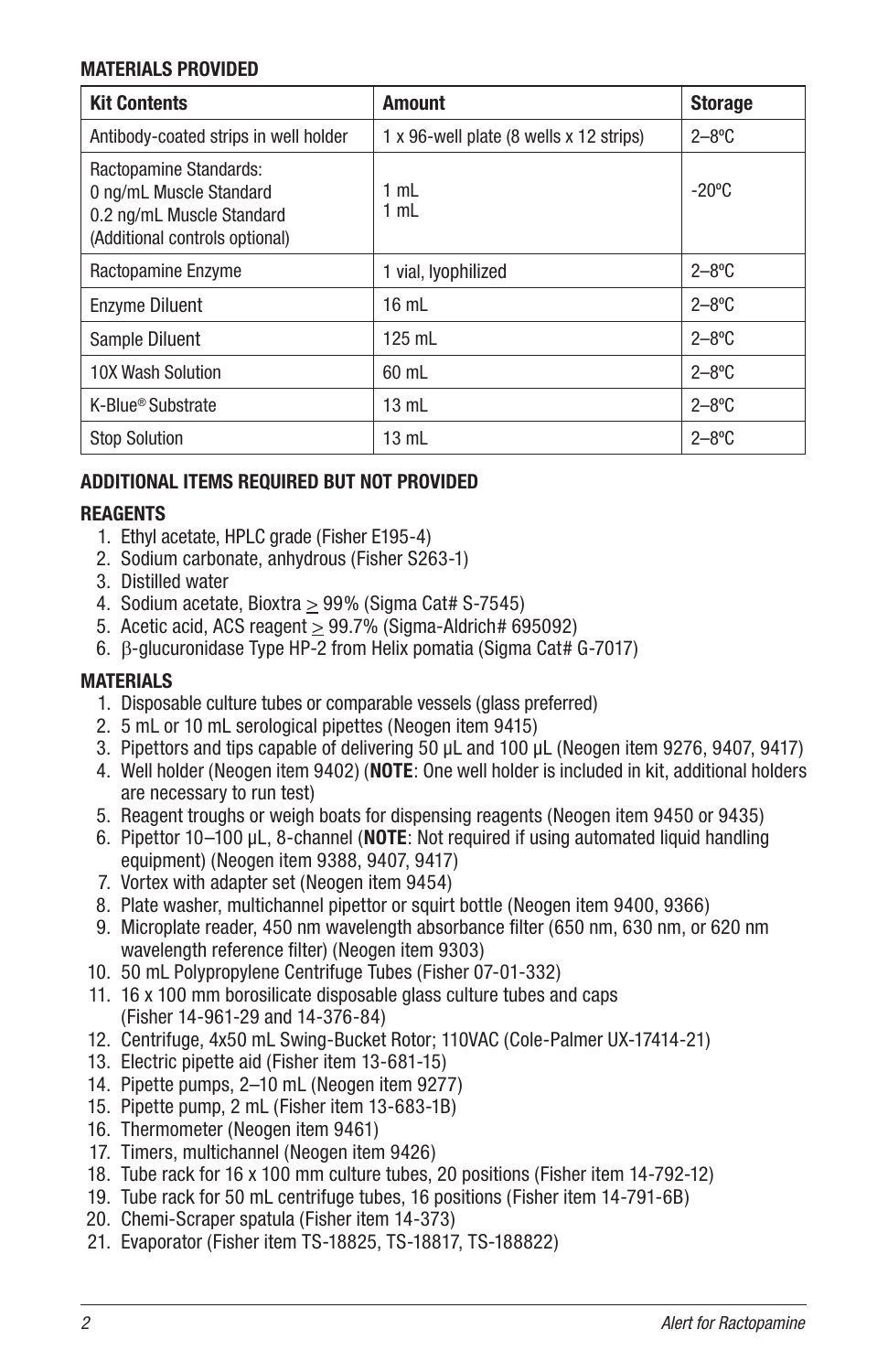## **PROCEDURAL NOTES (Recommendations)**

- 1. **Ractopamine Enzyme**. Remove seal and stopper of the lyophilized ractopamine enzyme bottle, and reconstitute with exactly 14 mL enzyme diluent. It is recommended that a graduated pipette be used for greater accuracy. Replace the stopper, then swirl gently to mix. For optimum consistency and performance, an overnight (8 hours or longer) reconstitution time is recommended. However, **a minimum reconstitution time of 4 hours is required**. Prior to use, mix well by gentle inversion. Do not vortex. To prevent possible contamination of the reconstituted enzyme solution, aliquot the amount for immediate usage into a separate glass culture tube (transfer tube). From the transfer tube, pour into reagent trough and use multi-channel pipettor to dispense into wells.
- 2. **Sample diluent**. Ready-to-use, 125 mL bovine serum albumin in phosphate buffered saline (PBS).
- 3. **Wash solution, 10x**. Tween 20 in PBS. Dilute 1:10 with deionized water prior to use.

# **STORAGE**

Store kits between 2–8°C and controls at -20°C when not in use.

The code number on the kit box and each kit component will have a different code designation that is a combination of the production date and kit item abbreviation.

The kit has a shelf life of 6 months from the date of production. Specific expiration dates for each kit are indicated on the kit box and Certificate of Analysis. The Ractopamine Enzyme's shelf life is one month after reconstitution.

# **PRECAUTIONS**

- 1. Unless otherwise noted, refrigerate contents of the kit at 2–8˚C when not in use. Do not freeze reagents unless specifically instructed to do so.
- 2. Store controls at -20°C when not in use.
- 3. Prior to performing the test, allow for ELISA components, controls, and samples to reach room temperature (20–23°C). This usually takes about **60 minutes**. Reagents should not exceed 35°C.
- 4. If a precipitate is noted in a 10x solution after having been refrigerated, the precipitate should redissolve once the solution returns to room temperature. If not, dilute the entire amount of liquid and precipitate prior to use. Once diluted, the precipitate will redissolve.
- 5. Use new disposable pipette tips for each sample and control to avoid cross-contamination.
- 6. Do not mix reagents from a kit with one serial number with reagents from a kit with a different serial number.
- 7. The kit reagents contain anti-microbial agents as preservatives. Avoid contact with skin. If contact is made with skin, flush immediately with water.
- 8. Avoid contacting skin or eyes with stop solution. In case of contact, wash areas with large amounts of water.
- 9. The plate wells are for single use only. Each well can accommodate only one sample or control. Do not reuse wells.
- 10. Unused microwell strips must be stored in their original bag containing desiccant. Ensure that the bag is properly sealed.
- 11. Do not use sodium azide as a preservative in samples as it may adversely affect the enzyme.
- 12. Treat all samples and reagents as potentially infectious or biohazardous.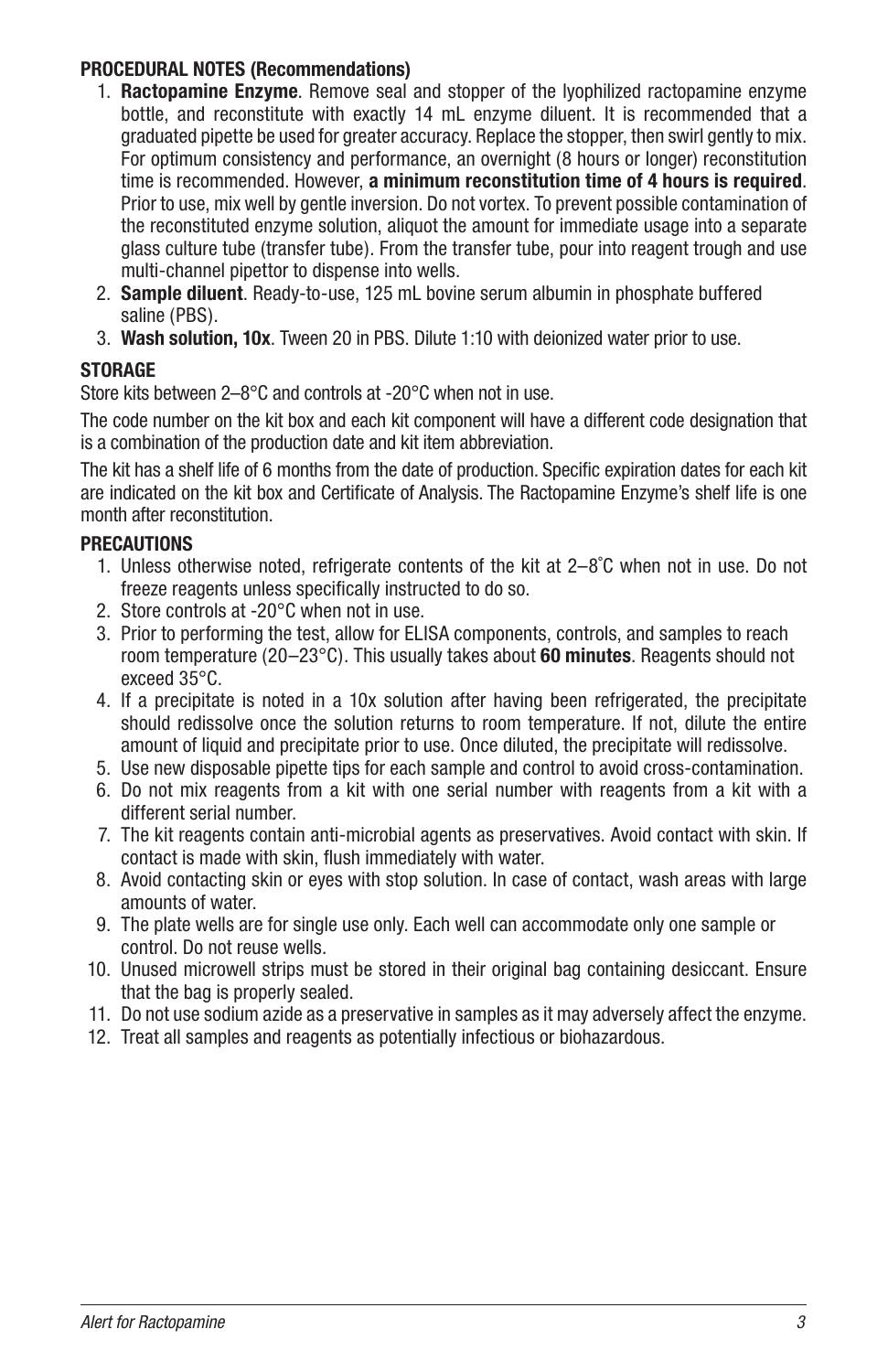### **RECOMMENDATIONS**

- 1. Neogen recommends using multiple wells for each control and sample.
- 2. Do not break strips.
- 3. Dispense only the amounts of reconstituted Ractopamine Enzyme and K-Blue Substrate needed for immediate testing into clean vessels. From these vessels, pipette to the wells of the plate. **Do not return excess reagents back into original bottles**. Contamination of these reagents may cause enzyme degradation or premature development of blue color in the substrate.
- 4. A good wash step is critical to achieving good well-to-well reproducibility. All liquids must be removed from the wells before applying substrate. After washing, the plate should be tamped on absorbent paper to remove any remaining residue.
- 5. Timing and speed of reagent addition can influence performance of the test. This is especially true for the addition of the K-Blue Substrate and stop solution. Substrate and stop solution should be applied to the plate wells as quickly as possible, preferably using a multichannel pipettor.
- 6. Complete all steps without interruption. Do not allow time to lapse between steps.

# **PROCEDURE SUMMARY**

This procedure describes a method for the rapid qualitative screening of ractopamine in muscle. Homogenized tissue samples are extracted with low toxicity solvents using inexpensive processing equipment. Samples are tested using the ractopamine ELISA kit with a cutoff control. (Higher control concentrations optional.) Results are used as a guide for the identification of muscle tissues containing ractopamine.

Muscle tissue samples are initially ground and weighed into disposable containers. The sample's pH is adjusted with an acidic aqueous solution. The sample undergoes enzymatic hydrolysis through the addition of  $\beta$ -glucuronidase and is extracted with ethyl acetate. Samples are centrifuged, and a portion of the ethyl acetate phase is collected and reduced to dryness using heat and forced air. Dried samples are reconstituted in a sample dilution buffer and used directly for the test.

The test kit is based on an immunological reaction. The particular format of the test kit is a direct competitive ELISA. The absorbance responses of the extracted samples are compared to those of the supplied control. The response of the cutoff control is equivalent to 0.20 ppb ractopamine in muscle. A sample with an absorbance that is equal to or less than the supplied cutoff control is considered "positive" or containing greater than 0.20 ppb of ractopamine in muscle. A sample with an absorbance greater than the supplied cutoff control is likewise considered "negative" or containing less than 0.20 ppb of ractopamine in muscle. Results of the assay are to be considered as presumptive only.

# **SAMPLE PREPARATION**

# **Buffers**

# **A. Preparation of Sodium Acetate Buffer, pH 5.0**

- 1. Dissolve 16.406 g of sodium acetate into 1800 mL of deionized water.
- 2. Adjust buffer's pH to 5.0 using glacial acetic acid.
- 3. Fill to 2 L using deionized water and store at 4°C.

# **B. Preparation of 25% Sodium Carbonate Buffer**

- 1. Dissolve 25 g of sodium carbonate in 75 mL of deionized water.
- 2. Dilute to a final volume of 100 mL and store at room temperature.

#### **Muscle**

- 1. Remove excess fat and connective tissues from the muscle. Residual blood must also be removed by draining.
- 2. Cut the muscle into 3–4 inch pieces.
- 3. Grind the muscle chunks using a grinder or food processor to a puree consistency.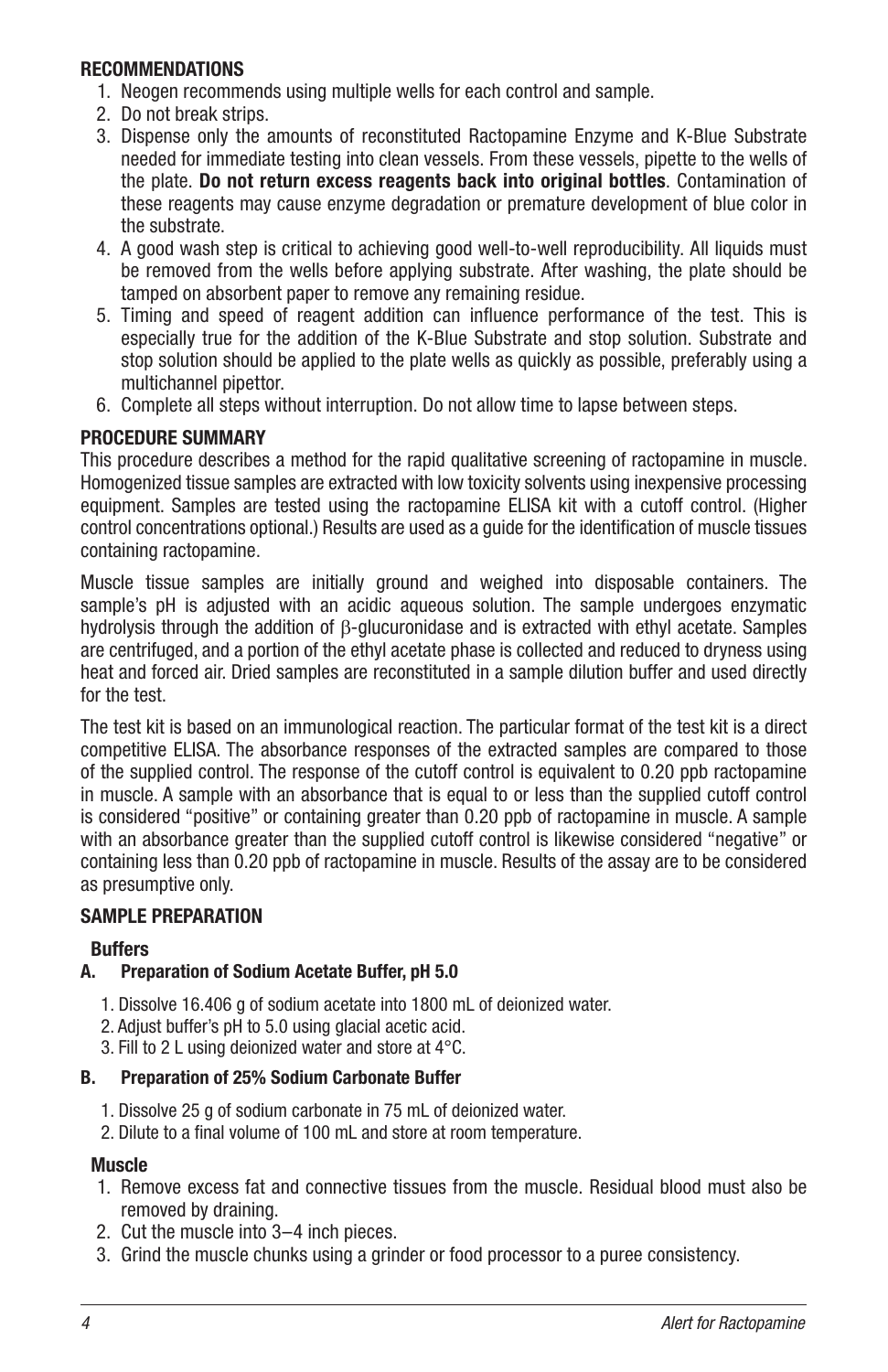# **SAMPLE EXTRACTION**

**NOTE**: This procedure should be performed in a hood or in a well-ventilated room.

- 1. Weigh  $5 \pm 0.1$  g of muscle and add  $5 \pm 0.1$  mL of sodium acetate buffer (pH 5.0) into 50 mL polypropylene centrifuge tube.
- 2. Add 8000 U b-glucuronidase and vortex vigorously for **30 seconds**.
- 3. Incubate for 2 hours at 60°C in a water bath.
- 4. Remove sample from water bath and add  $5 \pm 0.1$  mL of 25% sodium carbonate solution.
- 5. Vortex the sample for a minimum of **60 seconds** at maximum speed.
- 6. Add 15 mL ethyl acetate.
- 7. Vortex the sample for a minimum of **60 seconds** at maximum speed.
- 8. Let the sample stand for **15 minutes** with occasional vortexing.
- 9. Centrifuge at 3000 rpm for **10 minutes**. A firm sample pellet must form.
- 10. Transfer 7.5 mL of upper ethyl acetate layer into a 16x100 mm disposable glass tube.
- 11. Evaporate the transferred layer at 60–80°C under forced air until dryness or constant volume. **Continued heating beyond this point may adversely affect test results**. This will take approximately **30 minutes** depending upon the evaporation equipment used.
- 12. Add 1 mL of ractopamine sample diluent buffer to the evaporated sample within **15 minutes**  of the evaporation step. Vortex the sample for a minimum of **60 seconds** or until the sample is fully suspended.
- 13. Reconstituted samples can be directly tested using the ractopamine ELISA kit or stored frozen at -20°C for up to one week.

# **TEST PROCEDURE**

- 1. Allow for all kit components, buffers, controls and samples to reach room temperature (20–23°C). Mix well by gentle inversion prior to use.
- 2. Determine the number of wells and amounts of reagents that will be required for immediate testing. Remove any excess strips from the strip holder. Store the strips in the original zipped bag. Dispense the necessary quantity of reconstituted enzyme. Return the unused strips and enzyme to the appropriate storage conditions.
- 3. Pipette 50 µL of the ready-to-use ractopamine controls into the wells (two wells each are recommended). Controls and samples should be added directly to the bottom of the wells.
- 4. Pipette 50 µL of each sample into the next available wells of the strip (minimum of two wells recommended).
- 5. Immediately add 100 µL of the reconstituted ractopamine enzyme to each well.
- 6. Using a timer, allow the reaction to occur at room temperature for exactly **10 minutes**.
- 7. Dump the solution from the wells, or aspirate using an automated washer. Wash the well by dispensing 350 µL of wash solution to each well then aspirating. Repeat the wash step two more times (three times total). Invert and firmly tamp the strip holder onto absorbent paper (such as paper towels) to remove the last traces of liquid from the wells. **NOTE**: A good wash step is critical to achieving low coefficients of variability and well-to-

well reproducibility. Do not hesitate to aspirate on high or aggressively strike the strip holder on absorbent paper. Even small amounts of wash solution or bubbles remaining in the wells can affect results.

- 8. After ensuring the outside bottoms of the wells are clean and dry, immediately dispense the necessary volume of K-Blue Substrate from the storage bottle into an intermediate vessel, such as a clean reagent trough or a weigh boat, and transfer 100 µL of substrate to each well.
- 9. Allow the substrate to react at room temperature. This should take **10 minutes** for muscle samples and controls.
- 10. Stop the reaction by adding 100 µL of stop solution to each well containing substrate. **Do not dump the substrate**.
- 11. Using a microplate reader, determine the absorbance of each well at 450 nm (650 nm, 630 nm or 620 nm reference filter).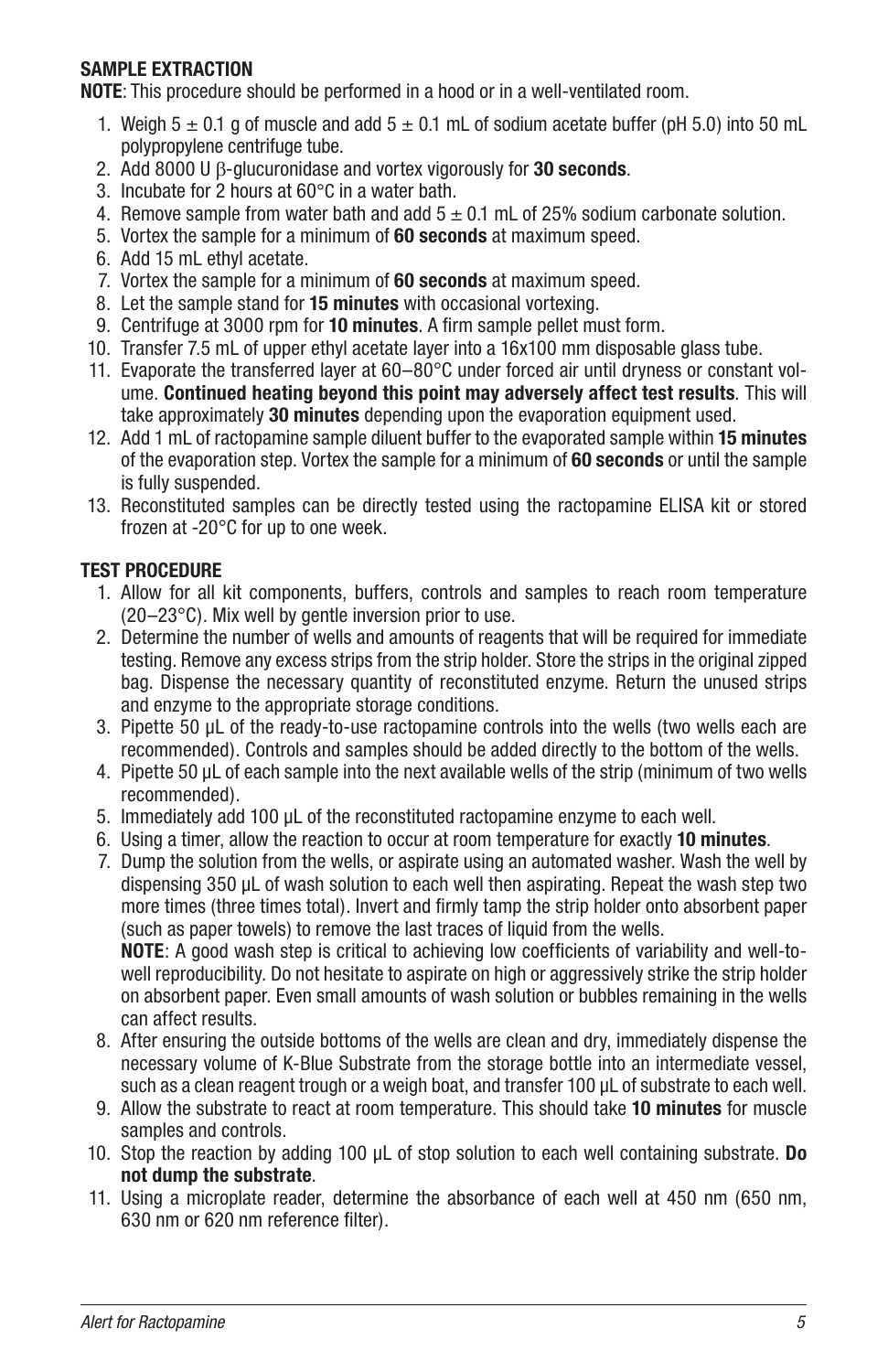# **PERFORMANCE CHARACTERISTICS**

# **Sensitivity (Detection Limit)**

| <b>Sample Type</b> | <b>Cut off Level</b> (ng/g or ppb) |
|--------------------|------------------------------------|
| Muscle Tissue      | ∗ר ∩                               |

\*Cut off Level for USDA AMS Approved Verification Method in muscle tissue.

#### **Specificity (Cross-Reactivity)**

| <b>Analytes</b>    | Cross-Reactivity (%) |
|--------------------|----------------------|
| Ractopamine        | 100                  |
| Ritodrine          | 19.9                 |
| Fenoterol          | 0.5                  |
| Zilpaterol         | 0.05                 |
| Clenbuterol        | < 0.02               |
| Salbutamol         | < 0.02               |
| <b>Terbutaline</b> | < 0.02               |
| Groups E, J, K     | < 0.02               |

**Group E:** Acetylpromazine, Chlorpromazine, Desmethyldoxepin, Doxepin, Ethopropazine, Fluphenazine, Perphenazine, Phenelzine, Phenothiazine, Prochlorperazine, Promazine, Promethazine, Propiomazine, Propionylpromazine, Thioridazine, Trifluoperazine, Triflupromazine, Trimeprazine.

**Group J:** Triamcinolone, Desoxycorticosterone, Prednisolone, Hydrocortisone, Progesterone, Flumethasone, Betamethasone, Cortisone, Deoxycorticosterone, 19-Nortestosterone, Stanozolol, Boldenone, Dexamethasone, Corticosterone.

**Group K:** Sulfamethazine, Sulfadimethoxine, Sulfathiazole, Tylosin, Monensin, Gentamicin, Neomycin, Tetracycline, Penicillin G, Amoxicillin, Streptomycin, Erythromycin.

#### **INTERPRETATION OF RESULTS**

If the absorbance value of the sample is less than the cutoff control, then a concentration of ractopamine greater than the cutoff control is present in the sample.

If the absorbance value of the sample is greater than the cutoff control, then a concentration less than the cutoff control is present in the sample.

**NOTE**: In order for the test to be valid, wells with the negative control must have a bright yellow color (stopped) or a medium blue color (before stopping). Many factors influence the performance of this test. These may include the pH of the sample, temperature, endogenous interfering or crossreacting compounds, the quality of the wash step, the type and calibration of equipment, and the skill of the analyst. Such factors should be considered when interpreting the results.

Neogen's ractopamine ELISA kit is intended for screening purposes only. Objective review and judgment must be used when interpreting results. Failure to follow kit instructions may lead to incorrect results.

# **CONFIRMATION**

Confirmation of the results by a quantitative/official method, such as mass spectrometry, is required.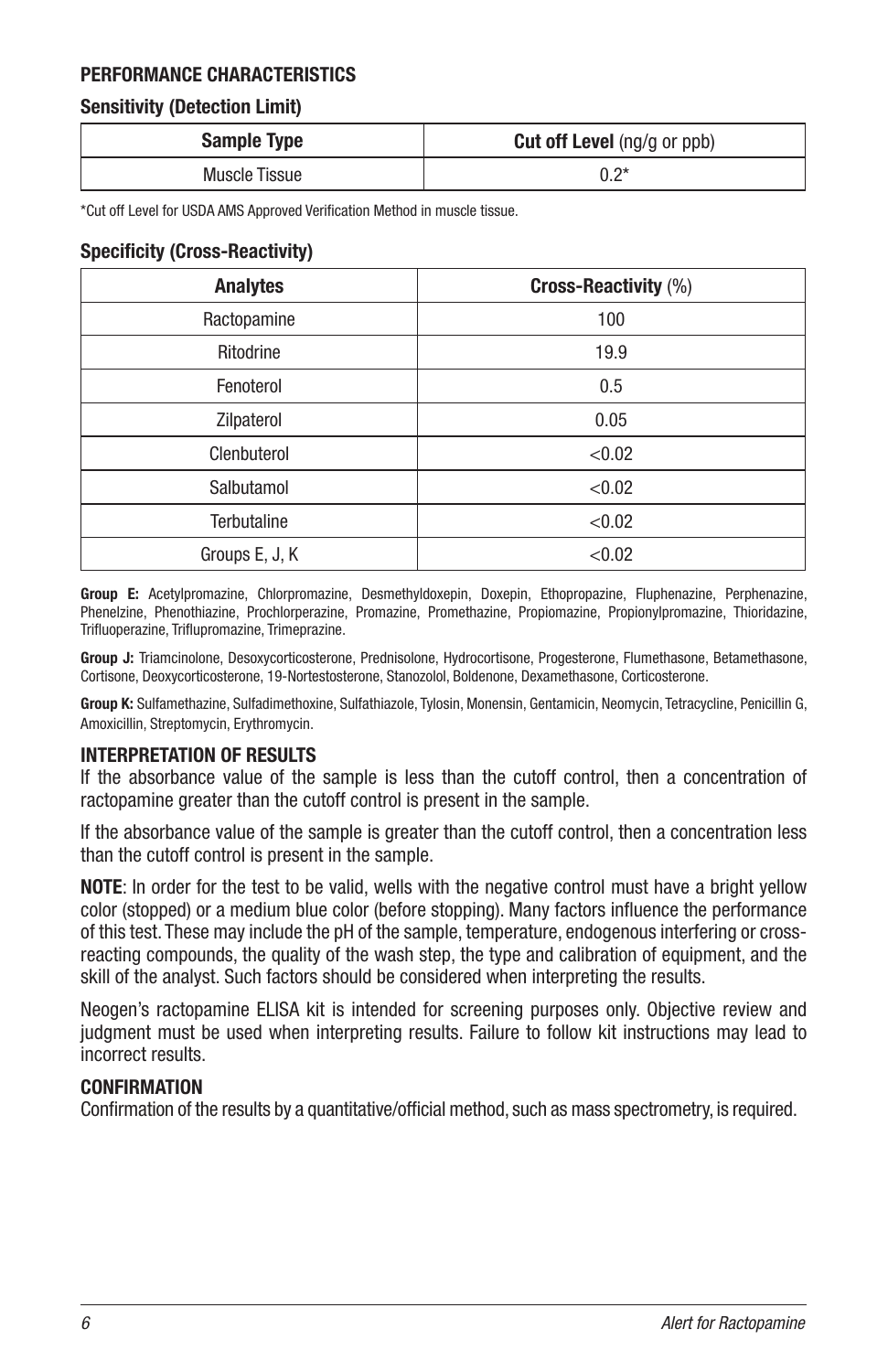#### **CUSTOMER SERVICE**

Neogen Customer Assistance and Technical Services can be reached by calling 1-800-234-5333. Training on this product, and all Neogen test kits, is available.

# **SDS INFORMATION AVAILABLE**

Safety data sheets (SDS) are available for this test kit, and all of Neogen's test kits, on Neogen's website at foodsafety.neogen.com, or by calling Neogen at 800/234-5333 or 517/372-9200.

### **TERMS AND CONDITIONS**

For Neogen's full terms and conditions, please visit www.neogen.com/en/terms-and-conditions.

#### **WARRANTY**

Neogen Corporation makes no warranty of any kind, either expressed or implied, except that the materials from which its products are made are of standard quality. If any materials are defective, Neogen will provide a replacement of the product. Buyer assumes all risk and liability resulting from the use of this product. There is no warranty of merchantability of this product or of the fitness of the product for any purpose. Neogen shall not be liable for any damages, including special or consequential damage, or expense arising directly or indirectly from the use of this product.